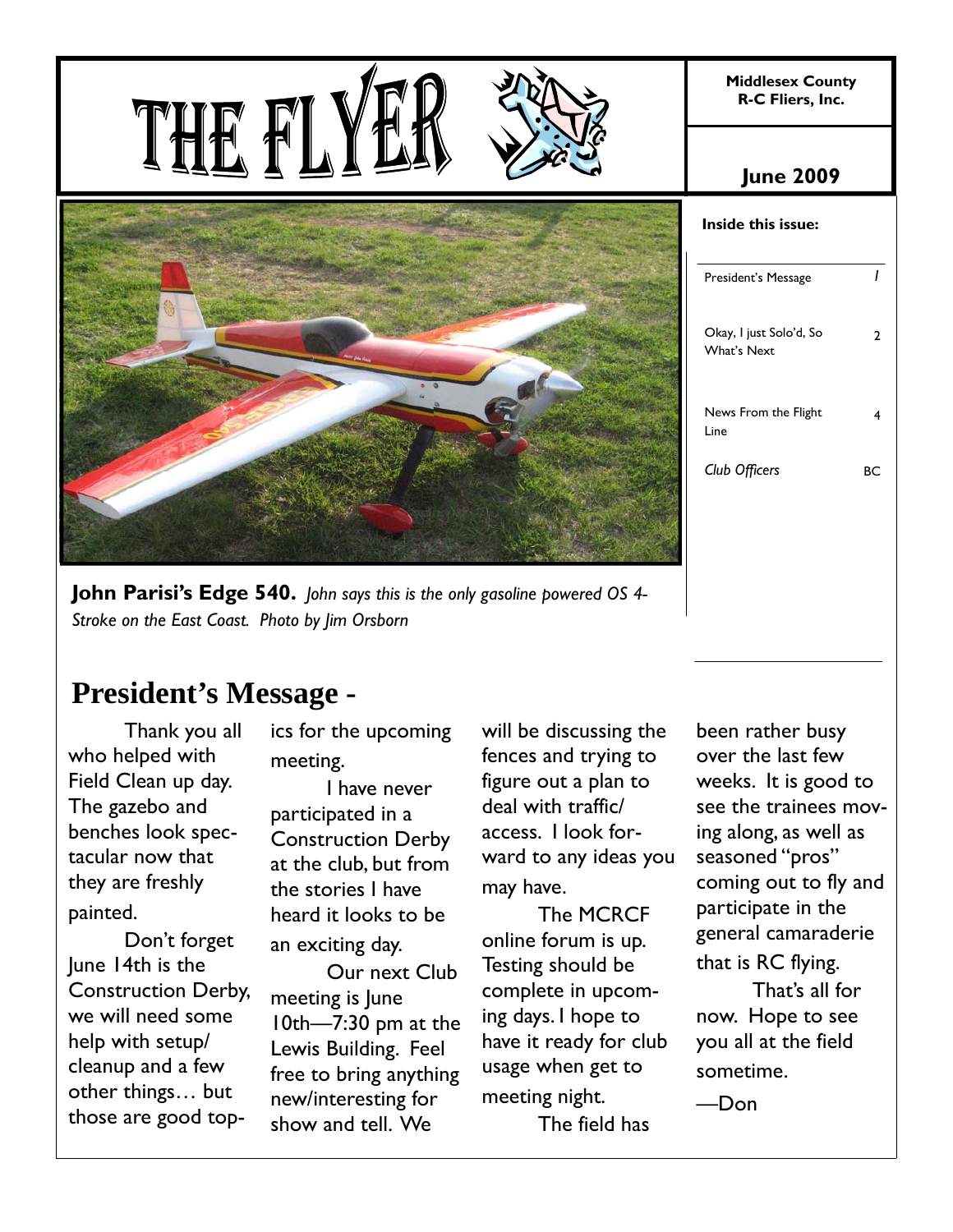

#### Page 2 and 2 and 2 and 2 and 2 and 2 and 2 and 2 and 2 and 2 and 2 and 2 and 2 and 2 and 2 and 2 and 2 and 2 and 2 and 2 and 2 and 2 and 2 and 2 and 2 and 2 and 2 and 2 and 2 and 2 and 2 and 2 and 2 and 2 and 2 and 2 and 2

#### **Okay, I just Solo'd; So What's Next** *by Jim Orsborn*

**Flight School Review** 

Our MCRCF Flight Training program is designed to take an Intro pilot only so far. We teach the basics, and try to instill a sense of safety, but there are still many skills that a student needs to learn to become a good pilot. **Do I need A New** 

## **Plane?**

Actually the Sig Kadet that you learned on (you did learn on a Kadet didn't you?) is quite capable of teaching you several new skills. Try some of these if you want a challenge: Touch and Go Landings: Are a good way to practice landing skills. Make a good approach and start to roll out on the ground. Then slowly advance the throttle to takeoff speed. Bounced landings don't count. And make

sure you have flying speed before making the pull to lift off again. Try doing three or four of these in a row without stopping. Coordinated, Rudder Turns: Did we even cover how to use the rudder in Flight School? I don't think so; because the focus was on ease of learning and safety during low altitude flight. Well take your Kadet up to altitude and experiment with the rudder control.

At first, try to turn the plane with just rudder (and elevator of course). Yes, rudder will bank the plane and it still takes elevator to make the plane turn. Just like you did with ailerons, make left rudder turns and then try right turns. Once you can do turns in both directions, try using both rudder and aileron together in a turn.

Both controls moving in the same direction is a coordinated turn. Look carefully and you will see that the plane's nose tracks through the turn instead of going around slightly nose high. You should also notice that it takes about half as much aileron and elevator movement to make the same turn.

Crosswind Landings: are a challenge for most pilots. Sure, the easy solution is to land crosswise on the runway instead of in line with the centerline.

Well if you have mastered coordinated turns, the solution to crosswind landings is to learn how to "crab" into the wind. This is basically a cross coupled control sequence. Suppose we're landing from the right, and the wind is crossing from behind out towards the trees. Well the solution to

this situation is to

make your normal, coordinated right turn as you make the approach to the runway. Then level the wings and prepare to land. If you simply level the wings and glide, the cross wind will push you out into the tall grass. So try to use the ailerons to roll left (into the wind), and then use right rudder to keep the plane's ground track down the centerline. The wing's lift helps counter the crosswind, and you're using the rudder to steer down the runway. At the last minute. You'll need to release the controls at touchdown. The crossed controls will cause the plane to fly slower, so expect to use some power all the way to the landing, e.g. don't expect to use idle all the way from the down wind turn to the final landing.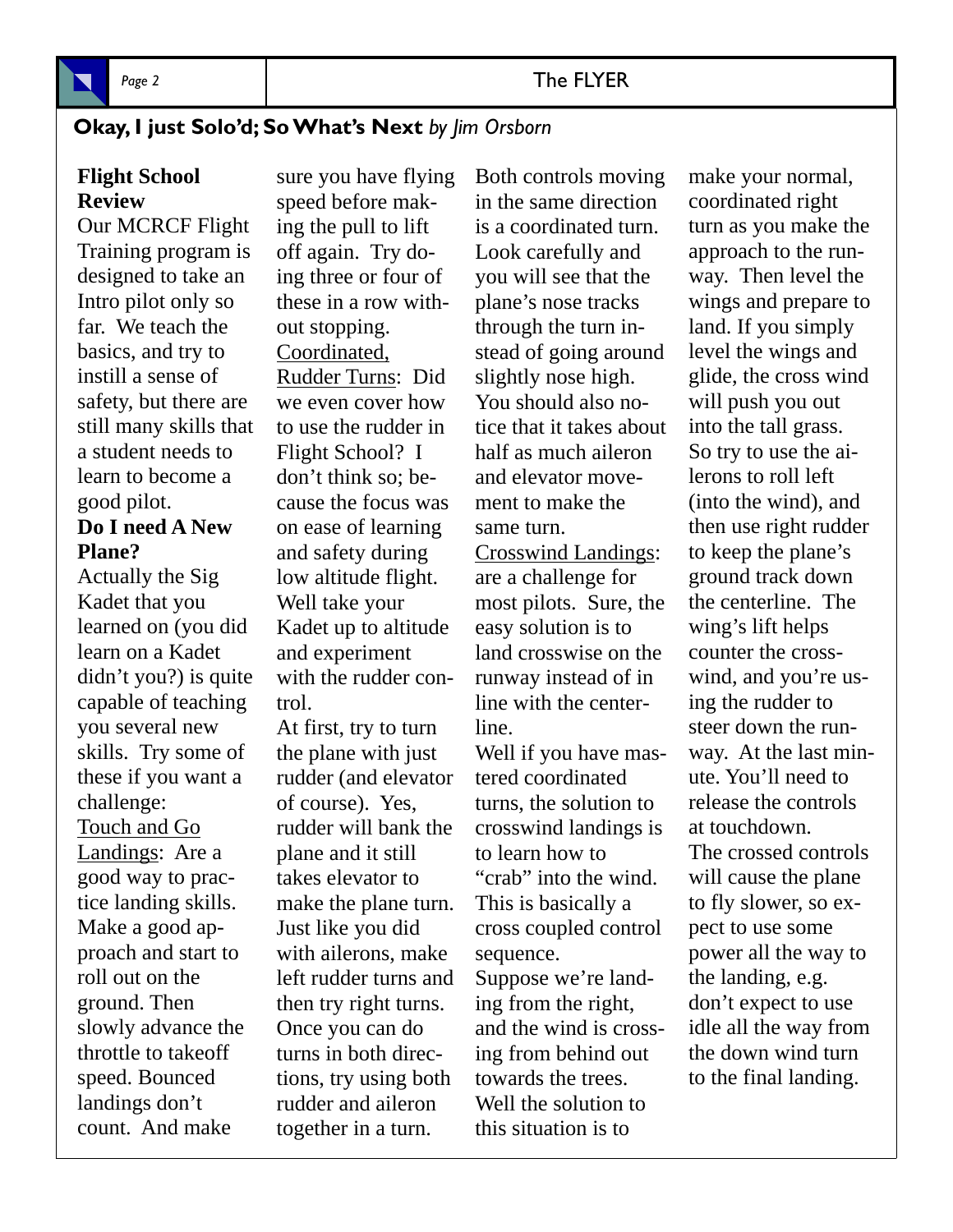know how to use both flight profile of a ba-Slow Rolls: I was absolutely in awe the first time I saw a real pilot perform a slow roll with my first Kadet! If you have tried to make your Kadet roll 360 back to level flight, your approach has probably been to make it happen a quickly as possible so that you are in control again. Well a good slow roll needs to take two or three seconds to complete, so how is that possible? Well the trick is to rudder and elevator;

not together, but in sequence with good timing. As you start a left ai-

leron roll, the first input will be right rudder as the wings reach vertical. The right rudder helps maintain altitude. Then as the plane reaches wings level, inverted, you need to all some down elevator to again help maintain altitude. I did mention that the

rudder has returned to neutral at this point. Now comes the hard one. As the wings go vertical for the second time, you need to add "top rudder" again to help maintain altitude. Well for a left aileron roll, top rudder will be left rudder. Be careful and not apply right rudder a second time, or your Kadet will end up in a tree!

#### **Aerobatic Maneuvers**

Okay, those were pretty easy and certainly well within the sic Kadet. But what about some more advanced aerobatic maneuvers? Inverted Flight: Ray does it all the time. The key is a well balanced plane and a bit of down elevator push to maintain altitude. Loops: Try to make them round, not teardrops. And try to put two or three on top of each other. Throttle management is the key to round loops. Stall Turn: This is a vertical climb followed by a wing over turn using the rudder. If you have a full load of dihedral in you Kadet wing, ask someone to help set a radio mix that will add reverse aileron with rudder. You'll need the aileron input to keep the plane from rolling with the rudder input.

#### **My Next Plane**

Okay, so you're tired of the Kadet and want to try a second plane. What's options are there for a second plane?

Technically, the flight instruction program says that you need to stick with a "high wing, trainer" style plane until you've passed a second test. So a couple of options come to mind. The Avistar is a semisymmetrical, high wing plane. It's smaller size and weight suggest that it needs to fly faster than a Kadet. You will see that landings and basic flight maneuvers are all a bit

more challenging with the extra speed. The Easy Sport is a neat shoulder wing plane that has excellent flight characteristics. It's basic flight profile is small step up from your trainer. Many of the maneuvers discussed already will be much easier to perform. For instance, the stall turn will no longer require a radio mix. Knife edge flight is even easier. And with good elevator throw, you can do a snap roll.

#### **Things to Avoid**

I hate to say it, but none of the "gimmick" things like flaps, retracts, or 4-stroke engines will help you learn to fly better. Learning to fly better takes practice on using all four channels that came with your Kadet.

Frank, Thank you for suggesting this topic. Comments or suggested topics are welcome.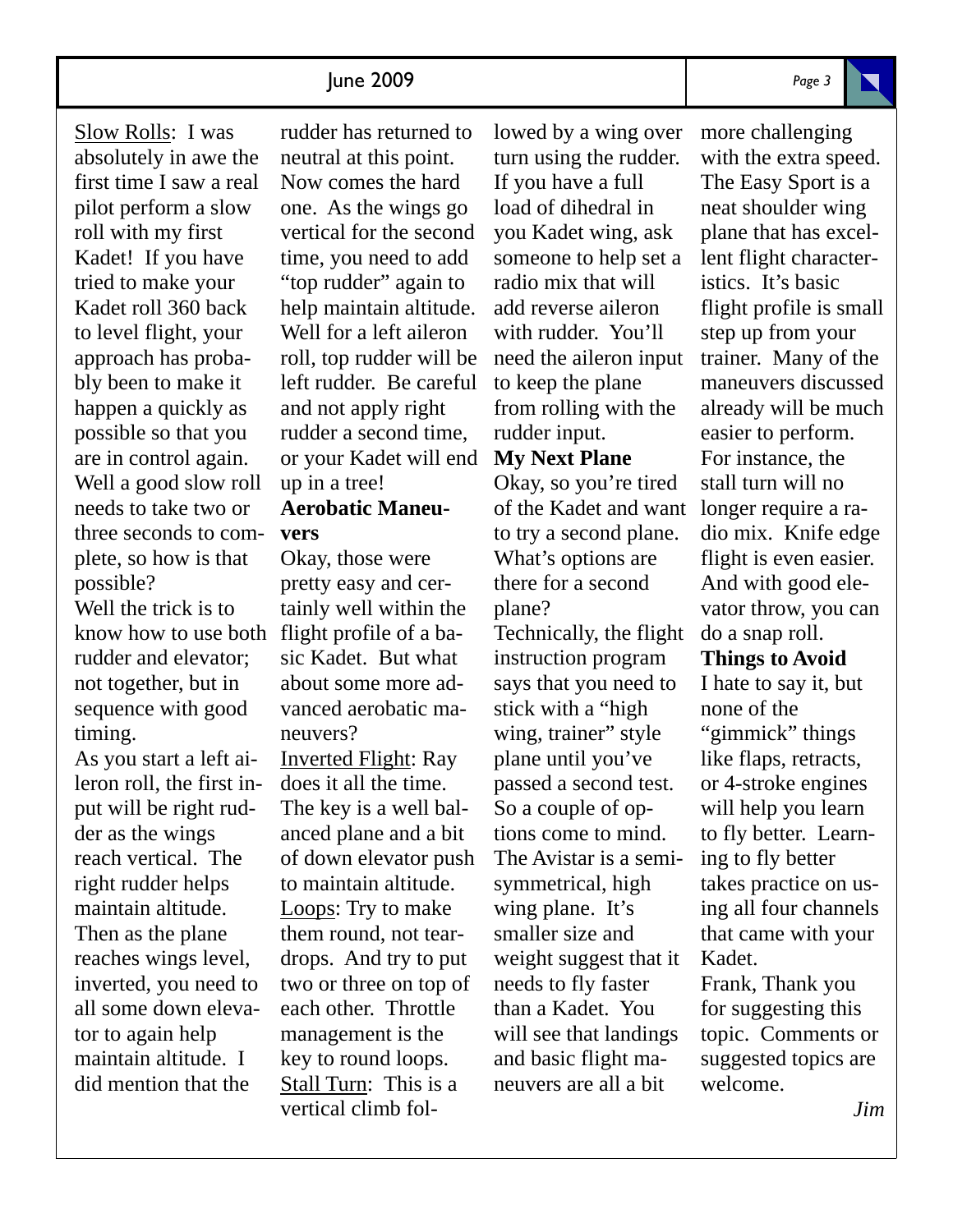

#### Page 4 **The FLYER**

#### **News From the Flight Line** *by Jim Orsborn*

#### **Flight School Update**

Nicolai, our current student pilot in training is just about ready to solo. So most likely we will have another pilot to introduce at the next meeting. Nicolai has had quite the ride with his Horizon Arrow trainer. This plane comes almost fully assembled and was ready to fly in a less than two hours after showing up at the field.

With an Evolution engine, bolt on tail feathers, preinstalled servos, there was not much more to do than join the wings together. Did I mention that did not require epoxy either. Some of the finer points about this setup:

• Spectrum Tx comes with regular AA batteries.

 Weak tail feather joint.

 Weak nose gear attachment and strut



### **http://www.batterybunker.com**

- Evolution is 8 oz heavier than an OS-40
- Flies faster than a Kadet

#### **The FIRE!**

 $\bullet$ 

Okay, so now I have your attention. I recently saw an article on LiPo battery fires that I thought I would share with everyone. Here is the bottom line recommendation: If you have LiPo batteries, check out batterybunker.com and be safe. According to the article, the author made three mistakes:

- 1) He was in a hurry.
- 2) He didn't use a balancer. And
- 3) He use the wrong battery profile.

I would actually add a 4th mistake, because he left the battery unattended while charging. According to the story, the 2200 mah battery was consumed and reduced to ashes in the 2,000 degree fire; and without the battery bunker he would have lost the house, an only daughter, and the family pet.

#### **Parisi's Edge 540**

John's Edge is now several months old, and still doing well. As mentioned on the cover, John thinks that this is the only gas power OS engine on the East Coast. Apparently the blogs are full of reports of difficulties with this new OS engine. There is a second Edge on the flight line. Powered by an OS-120, Jim Xxxxx really loves his unit and is on the second or third kit. Jim says that he upgrades his ARF kits before they go up for

their first flight. In Jim's case he does all of the following: Replace all hardware with std SAE

• Install fiberglass landing gear on reinforced mounting

 Heavy duty control horns and push rods. Reinforced side walls at wing TE.

items.

base.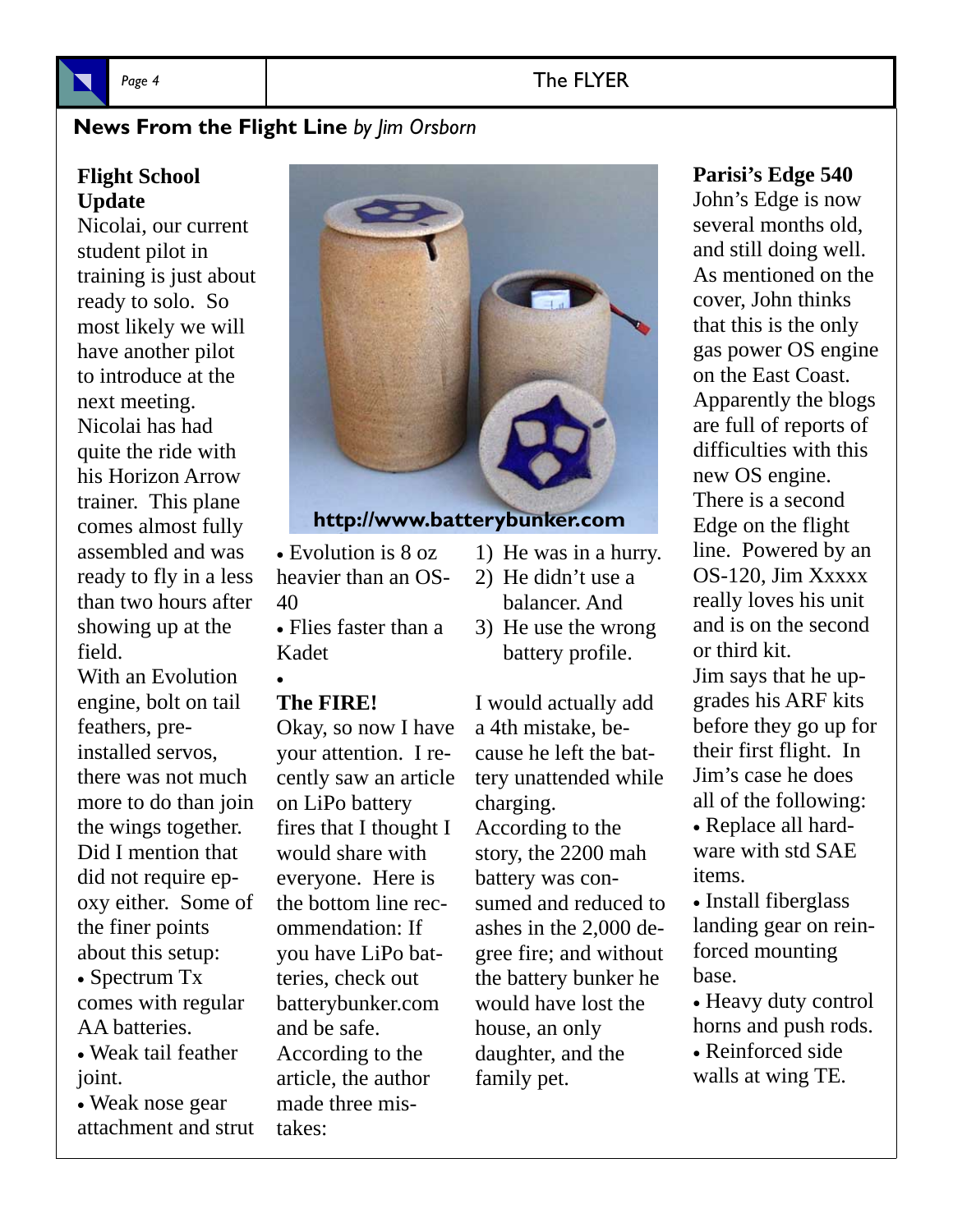#### June 2009 *Page 5*

#### **Frequency Pin Etiquette**

It would seem that a refresher course in Frequency Pin Etiquette is in order, considering some of the recent activities around the pole.

#### **3 Pins Max**

Yes, we have a rule about no more than three active planes at the same time on the runway. Well how can you tell which planes are active if there are 5 pins posted to the top rail?

#### **Flight Rotations**

Each pilot is supposed to have an EQUAL opportunity to fly. So how can we tell who is next if pins are on the ground and there are extra pins on the flight bar? Once a pilot has completed a full flight, their primary pen should go to the bottom of the flight ready (red) pole so that it can progress to the top as each pilot takes their turn. Pilots with two radios

don't get extra flight turns, and SS pins need to follow the progression just like regular number pins.

#### **Basic Suggestions**

We all still need to pay attention to details on the flight line. Even when using a SS pin, the pin should be monitored both before and after each trip to the runway.

When accessing the runway, make sure that other pilots know your intentions.

#### **Cleanup Day 2009**



Don and Angie were on hand to welcome everyone that showed up to help with Field Cleanup Day which was held on May 9th this year. As you can



see from the photos, we took this opportu-

> nity to repaint all of the field structures. Don, Harry and Vic were working on the pit side of the gazebo while Frank was covering the railings on the other side. We

think that's Dan offering his paint can and roller to anyone that might show up to help. Good work guys, everything

looks great for the coming season. The grass is cut, so let's get on with some flying fun.

#### **Upcoming Calendar of Events**

Speaking of flying fun, this year's Construction Derby is scheduled for **Sun. June 14th** at the club field.

Changes are coming this year, so even if you have done this before, you'll want to try it again this year.